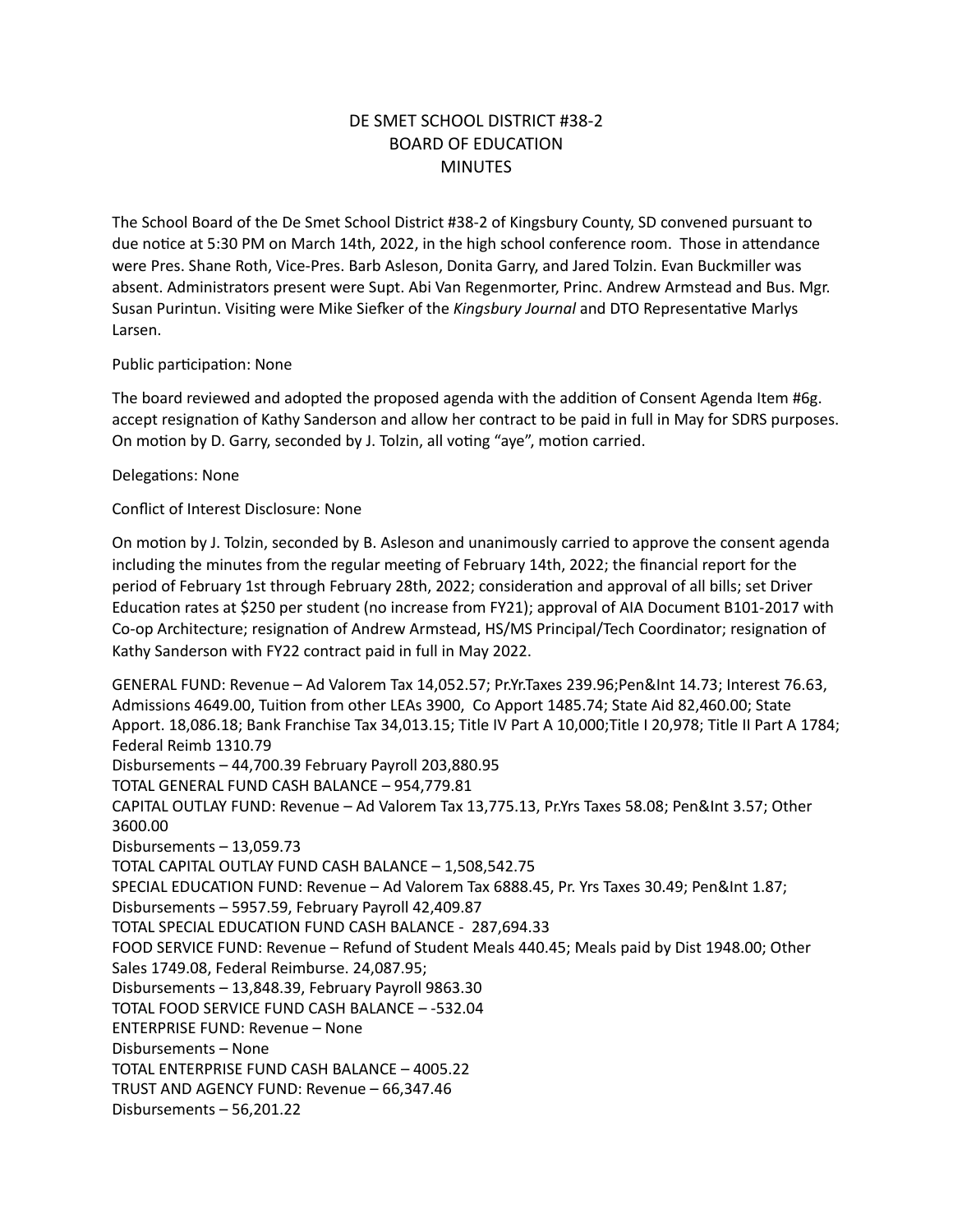#### TOTAL TRUST AND AGENCY FUND CASH BALANCE – 113,799.05

**GENERAL FUND:** A-OX Welding Supply, Vo-Ag Supplies 860.29; Active Heaing, Geo-therm repair, Air Comp Rep, Heat Pump Serv 835.70; Adv.Fd - NSU Career Fair, Reg Fee 70.00, LS Scholarship BB Tourn Fee 100.00, J. Poppen, Reimb Title 165.14, Pitney Bowes, postage 500.00, K. Vockrodt, Travel 88.20, Brookings MS, Hr Bd Reg Fee 96.00, A.Armstead, Tech Repair Supp 384.31, S. Purintun, Reimb LA Postage 27.10, T Elverson, GBB Off 90.00, Sanford Health HSA Part Fee 4.00, Music Boosters, Inservice meal 763.00, C. Tangen Reimb Resource Books 561.58, B. Geyer, Reimb dues 52.00, M. Johnson, Reimb Wrest Supp 127.69, K.O'Neil, Presentation 150.00, M. Perry, Reimb Sec. Supp 54.30, I. Krekelberg, Reimb Music 42.58, S. Purintun, Reimb travel 126.00, A, VanRegenmorter, Reimb Princ Supp 58.58, Total Adv Fd 3463.98; Austreim Landscaping, Ath Fd Maint 110.00; Auto-Owners Insurance, Tractor Ins 37.38; Automatic Building Controls, Repairs/Armory 885.72; Avid-Hawk LLC, Serv 45.00; Century Business Products Copier Supp/Maint 928.39; De Smet City, Utilities Bus Gar 42.59, Buildings 654.98 Total 696.68; Cooks Wastepaper, Utilties 1486.58; Culligan, Utilities 44.00; Food Service FVRS Reimb 1329.63; Decker Equip, Cust Supp 86.49; Dust-Tex, Covid Cleaning 171.40; Fusion, Communications 411.82; G&R Controls, Repairs Heat Pump 2262.00; Girton Adams Co, Boiler Rep/Inspect 1372.60, LIW Air Comp 500.00 Total 1872.60; Hillyard, Cust Supp 64.38; Indust Apprais, Serv 220.00; Innovative Office, Cust Supp 46.44; IS Restaurant, Dishwasher Maint 678.01; JW Pepper, Voc/Band Supp 448.88; Jostens, Annual Payment 1226.76, Grad Supp 167.94 Total 1394.70; Kingsbury Electric, Trans Comm 54.20, LIW Boiler Rep. 665.43, Wrest Rm Maint 250 Total 969.63; Kingsbury Journ., Journ Subscrip 65.00, Bulldog Bark 200.00, Adv/ Communications 249.77 Total 514.77; Main Stop, Fuel 8318.67; Maynards, Cust Supp 63.16, Cons. Sc Supp 195.31 Total 260.47; Midwest Mech.Inc, Heating Repairs 1749.34; Nasco, Art Supp 8.00; Nationwide Bus Parts, Trans Supp 124.50; NESC, Gen Serv 22.51; NW Public Serv, Bus Gar Utlities 379.18, Bldgs Utilities 5535.87 Total 5915.05; O'Keefe Imple. Trans Rep/Maint 408.20; Otter Tail Power, Bus Gar Util. 186.13, Ath.Fd Util 134.58, Bldg Util 8237.16 Total 8557.87; Rich's Gas 'n Serv, Trans Fuel 331.06; Scott's Auto Body, Trans Repairs 644.00; Taylor Music, Instr. Repairs 130.00; Trustworthy Hardware, Cust supp 31.95; United Labor., Cust supp. 204.52; Valleyfiber, Ath Fd Serv 66.98; Warne's Appliance, Kitch Repairs 132.50; Woods Heating and Cooling, LIW Bath Rep. 254.89; WW Tire Serv, Tire Repair 50.00; **TOTAL GENERAL FUND EXPENDITURES 47,074.88**

**CAPITAL OUTLAY FUND**: Adv. Fd, K.Buchholz reimb coll text 159.73; Morley Ath.Supp. BB Racks 1572.19;

Riverside Tech Inc, Off Tech Equip 368.00, Maint Tech Equip 298.00, Elem Tech Equip. 1548.00, Perkins Tech Equip 998 Total 3212.00; **TOTAL CAPITAL OUTLAY FUND EXPENDITURES 4943.92**

**SPECIAL EDUCATION FUND**: Adv. Fd., R.Gigov Reimb Sped Supp 197.24; Fusion, SPED Comm 123.69; Lang. Link, Prof serv 31.07; McCrossan Boys Ranch, Tuition 1489.03; Mitchell School, Tuition 840.00; NESC, Early Childhood 376.90, Psychologist 648.07, Speech Therapist 1132.27, Physical Therapist 279.60, Occupational Therapy 512.12 Total 2948.96; **TOTAL SPECIAL EDUCATION FUND EXPENDITURE 5629.99 FOOD SERVICE FUND**: Cash-Wa of Fargo, Supplies 429.02, Food 5862.03 Total 6291.05; Maynards Food, Food 174.66; Performance Food Service, Food 6245.36; Prairie Farms Dairy, Food 1230.88; School Nutrition Ass., Dues/Fees 46.50; **TOTAL FOOD SERVICE EXPENDITURES 13,988.45** All voting "aye", motion carried.

**NESC REPORT**: NESC Representative Barb Asleson reported on the Feb. regular meeting noting that the NESC child count is increasing, with needs also on the rise. The Asst. Director Tim Frewing was offered a contract for FY23 with salary to be determined at a later date.

## **EDUCATION ENHANCEMENT FOUNDATION**: No report

LEGISLATIVE REPORT: The legislative session for 2022 ended on Friday, March 11<sup>th</sup>. The board was given a review of bills that was sent out by School Administrators of SD. There were a total of 551 bills introduced this year, almost a record. Included in the bills passed was a 6% increase to state aid for education.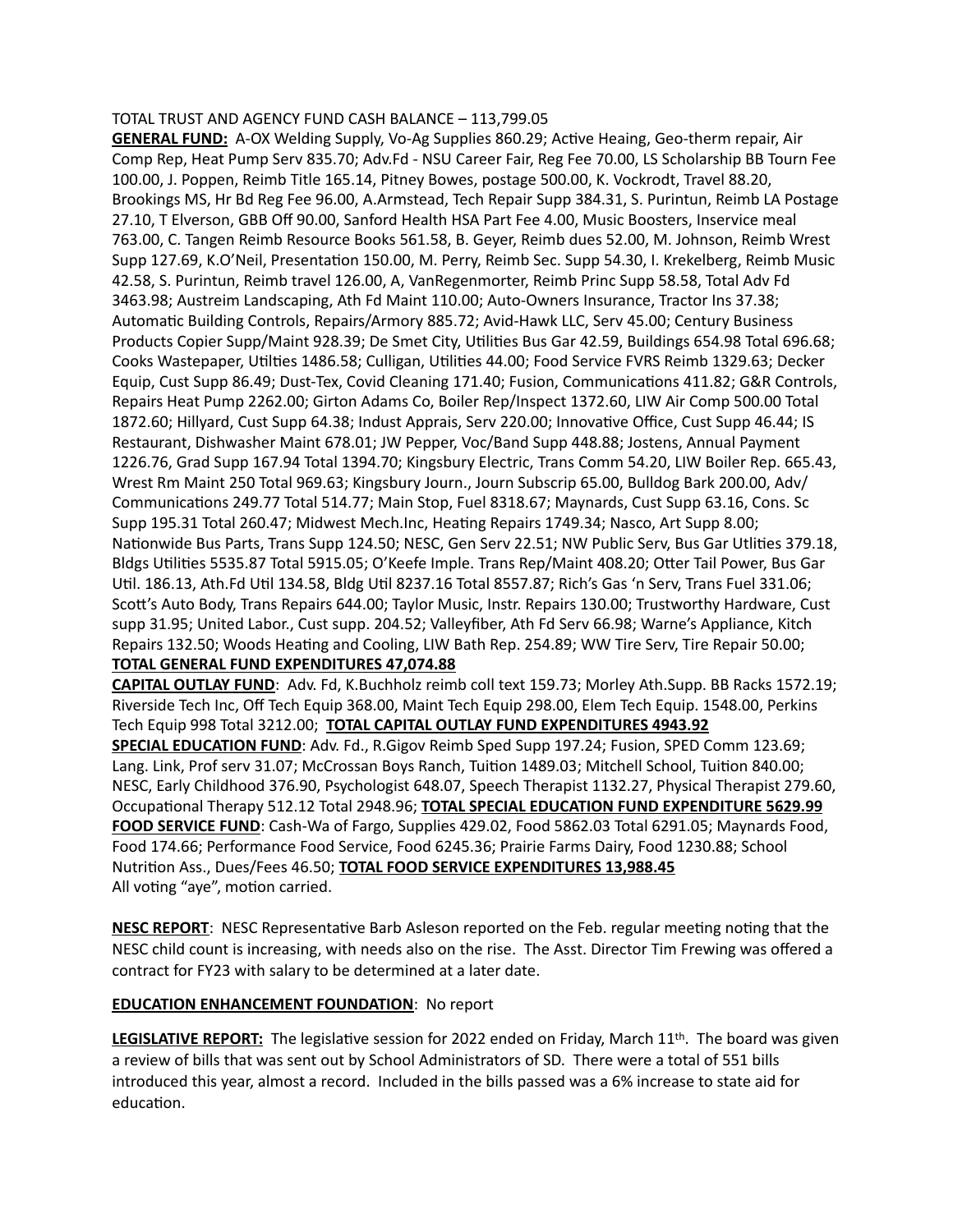**BUILDINGS AND FACILITIES:** The board will review the latest on the LIW Elementary building project later in the agenda.

**PRINCIPALS REPORTS:** Princ Armstead gave the report for the middle school and high school. The state testing window opened on March 2<sup>nd</sup>. De Smet students started on March 7<sup>th</sup>. The juniors will have the opportunity to participate in the ACT test given in De Smet on April 5th.

The Sanford Science presentation that had to be rescheduled due to weather conditions in February will take place on April 28th. Along with that science opportunity, HS Science instructor, Sheila Schmidt, will be escorting upper-level HS students to the cadaver lab at SDSU on March 29th.

Students responded well to the presentation on mental health given by Wendy Mamer on March 2nd. Several students took the opportunity to speak with her one-on-one following the presentation.

Parent-Teacher conferences are Monday, March 21st from Noon-7 PM. Registration for classes can be done at this time as well. 9-11 students are encouraged to bring a parent and attend from 3-6 PM. 8th grade students and parents will have their own session starting at 6 PM.

FFA will be competing in several spring events, with 4 District Region judging events and then to the State Convention April 24-26 in Brookings.

Supt. Abi reported that the LIW elementary state testing will start the week of March 21st. There will also be a Scholastic Book Fair at the Parent-Teacher Conferences on Monday, March 21st. Kindergarten screening was recently completed on March 4<sup>th</sup> with 24 children attending.

AD Becky Geyer was not able to be in attendance as the boy's team was in practice preparing for the State "B" Tournament for the following weekend. The girl's team had a very successful State Tournament the prior weekend, finishing  $2<sup>nd</sup>$  in a close final championship game.

Pres. Shane Roth took the opportunity to thank and wish both Principal Armstead and Kathy Sanderson the very best. For Mrs. Sanderson's many years of service and dedication to the students and to Mr. Armstead for all he has done with the district's technology and administrative work. **Summer Cooking Class:** On motion by B. Asleson, seconded by D. Garry to allow Angela Ostrander, DHS Consumer Science instructor, to provide summer cooking classes under the same arrangement as the summer of 2021. All voting "aye", motion carried.

**COVID Safe Return Plan/Return to Learn Plan Revisions:** On motion J. Tolzin, seconded by B Asleson to adopt the following revisions to the district's "COVID Safe Return Plan/Return to Learn Plan":

Appropriate accommodations for children with disabilities with respect to health and safety needs will be met through the IEP process. Addendums to individual plans will be made following SPED procedures. The school district will ensure the continuity of services for students needing to be home as a close contact or being diagnosed as COVID positive. Students who are required to be home during quarantine or isolation will be able to remote learn. Their assignments will be available on Google Classroom or communicated through the teacher

**Tax Appeals Representatives:** On motion by J. Tolzin, seconded by B. Asleson to appoint Jared Tolzin as representative, with Shane Roth as an alternate in the appeals process of assessed property values at Township Board meetings and the De Smet City Council that will be conducted during the week of March 21st-25th. The other board members will be on call, if needed. All voting "aye", motion carried.